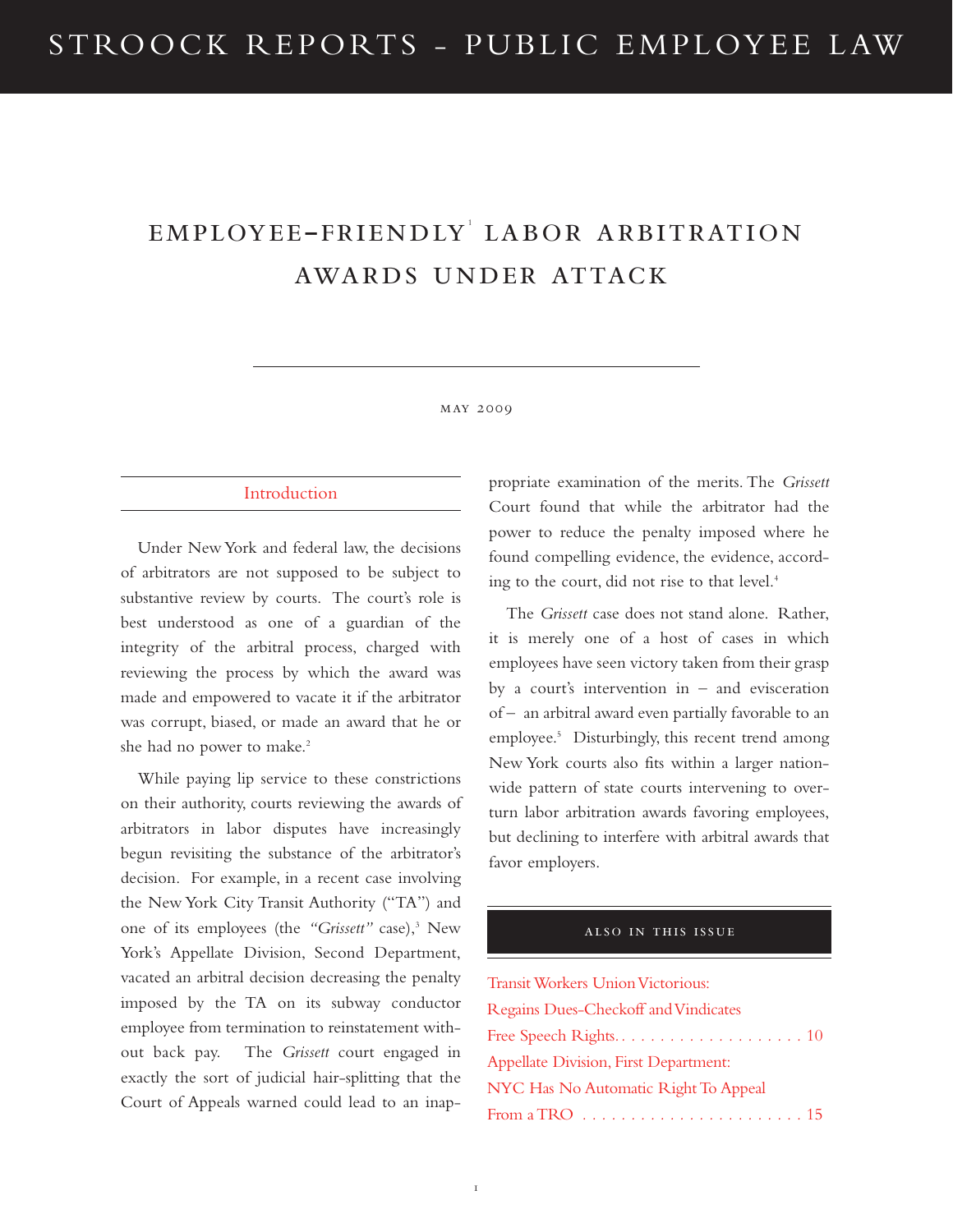This article analyzes *Grissett* as an example of this trend, in which courts acknowledge the broad substantive authority of arbitrators and the limited role of courts, but nonetheless revisit the substance of the arbitral award, supplanting the arbitrator's factual and contractual determinations with their own.

## Tried and True: The Virtues of Labor Arbitration

Although the roots of labor arbitration in the United States reach back to the early 1800s, it was not until the 1920s that states began to protect arbitration as a form of voluntary alternative dispute resolution.<sup>6</sup> Federal regulation began with the 1925 Federal Arbitration Act ("FAA").<sup>7</sup> The FAA, like New York law, protects arbitral awards from judicial review except in rare instances of procedural defects.

The use of grievance arbitration blossomed during World War II, when the National War Labor Board utilized it as the final step to resolve disputes between unions and employers unable to agree on a contract.<sup>8</sup> Arbitration was thought to provide a timely and cost-effective means of settling labor conflicts without strikes or lockouts.<sup>9</sup> Although the War's exigencies necessitated arbitration, its use continued – and flourished – even after the War's end. By 1944, 73% of collective bargaining agreements had arbitration clauses and by the 1980s that number had skyrocketed to more than 95%.<sup>10</sup>

### Safe From Second-Guessing: The Limited Scope of Judicial Review of Arbitral Awards

In the arbitration arena, New York law (like federal law) relegates courts to caretakers of procedure, authorized only to review the process by which an award is rendered and barred from reconsidering the substance of the decision. Accordingly, the only grounds upon which a court may vacate or modify an award, as set out in Section 7511 of the Civil Practice Law and Rules, are:

- 1. if it was based on fraud, corruption, or misconduct;
- 2. if an arbitrator appointed to be neutral was actually partial;
- 3. if the arbitrator "exceeded his power" in making the award, or the award was so flawed that it was not a final resolution; or
- 4. if there were a procedural defect.<sup>11</sup>

Sections 10 and 11 of the FAA are the federal counterpart to these state provisions and contain substantively similar provisions.<sup>12</sup> Notably, the substance of the arbitrator's decision-making, beginning with the evidence considered to the law applied, is beyond the scope of judicial review.

Arbitrators are unfettered by the constraints to which courts are subject – from the substantive law to the rules of evidence and procedural requirements.13 Rather, an arbitrator is bound to obey only the dictates of his conscience and the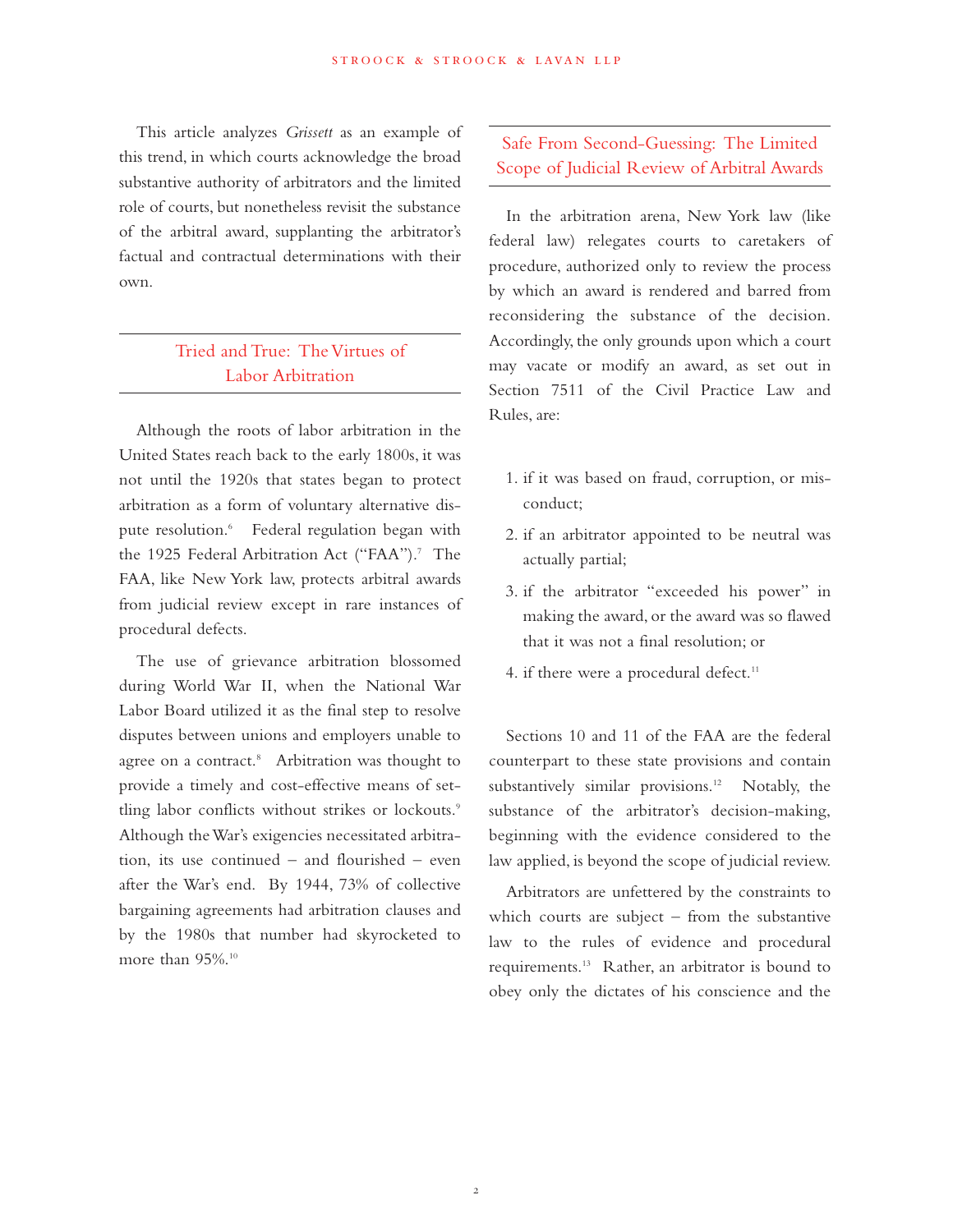contract from which he draws his authority, and which he is charged with interpreting. "He may do justice as he sees fit, applying his own sense of law and equity to the facts as he finds them to be and making an award reflecting the spirit rather than the letter of the agreement." 14

Under the state Taylor Law and its local analogue, the New York City Collective Bargaining Law, which governs public employee unions, arbitration is the chosen means of settling labor disputes at the macro level, when negotiations between unions and employers over the terms and conditions of employment break down, and at the micro level, when an individual employee has a grievance.<sup>15</sup>

### Labor Arbitration Awards Under Attack: He Can't Do That, Can He?

One argument often used to attack a labor arbitration award is that although the matter before the arbitrator is within his power to decide, the award rendered exceeds the limitations on his authority. The flaw in this argument is that once it has been determined that a matter is arbitrable, the scope of the arbitration clause is a substantive question for the arbitrator himself to determine.

When answering the question of whether the matter is one designated for resolution by an arbitrator, the United States Supreme Court has recognized a strong presumption in favor of arbitrability. While "arbitration is a matter of contract and a party cannot be required to submit to arbitration any dispute which he has not so agreed to submit," in order to be "consistent with congressional policy in favor of . . . arbitration, the judicial inquiry [] must be strictly confined to the question whether the reluctant party did agree to

arbitrate the grievance or did agree to give the arbitrator power to make the award he made."16

Thus, a determination that a matter was beyond the bounds of the arbitrator's authority should only be made in the rare case when there is no possible interpretation of the arbitration clause within which the particular grievance could fit. "An order to arbitrate the particular grievance should not be denied unless it may be said with positive assurance that the arbitration clause is not susceptible of an interpretation that covers the asserted dispute. Doubts should be resolved in favor of coverage."<sup>17</sup> The Court went on to find that an arbitration clause in a collective bargaining agreement that excluded matters that were "strictly a function of management" from arbitration, did not mean that the arbitrator lacked authority to resolve a grievance:

In the absence of any express provision excluding a particular grievance from arbitration, we think only the most forceful evidence of a purpose to exclude the claim from arbitration can prevail, particularly where, as here, the exclusion clause is vague and the arbitration clause quite broad. Since any attempt by a court to infer such a purpose necessarily comprehends the merits, the court should view with suspicion an attempt to persuade it to become entangled in the construction of the substantive provisions of a labor agreement, even through the back door of interpreting the arbitration clause, when the alternative is to utilize the services of an arbitrator.<sup>18</sup>

The Supreme Court recognized that permitting a court to determine the scope of an arbitrator's powers cracked open a "back door" to substantive interpretation of the arbitration clause, which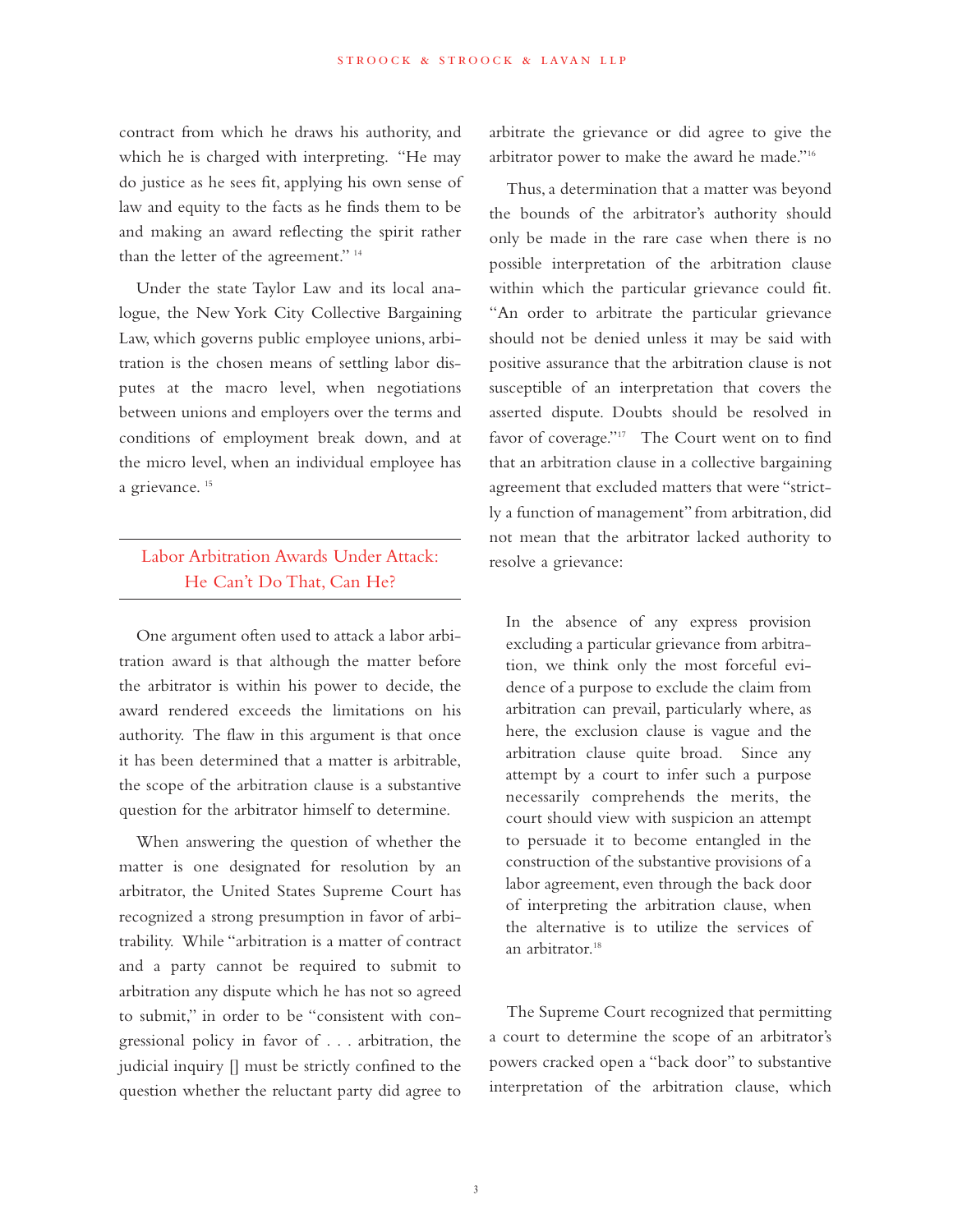could easily widen into substantive review of the arbitral award itself. Similarly, the New York Court of Appeals has long favored arbitration and echoed the Supreme Court's concern in *In re Board of Educ. of Watertown City School Dist.*, 93 N.Y.2d 132, 141 (1999), where it found that because "the merits of the grievance are not the courts' concern" and "[i]t is the arbitrator who weighs the merits of the claim," courts are limited in their review of the scope of the arbitrator's authority under the arbitration clause.19 The Court of Appeals held that when answering the threshold question of whether a matter is properly before an arbitrator, New York courts, like federal courts, should err on the side of finding in the affirmative. As the Court of Appeals once explained:

While some case records contain enough information for a court to make a penetrating analysis of the scope of the substantive provisions of the CBA, an undertaking of that kind is not the function of the court. A judicial inquiry of that sort would involve an inapt flirtation with the merits, or an inappropriate use of the judicial scalpel to split the hairs that mark the perimeters of contractual provisions.20

Thus, when faced with a labor arbitration clause and an issue of whether subject matter is arbitral, courts should merely "determine whether there is a reasonable relationship between the subject matter of the dispute and the general subject matter of the CBA."21 Once the court finds this minimal relationship, the matter is arbitrable and any "more exacting interpretation of the precise scope of the substantive provisions of the CBA, and whether the subject matter of the dispute fits within them," is itself a question for the arbitrator.  $22$  Thus, so long as the arbitrator has the power to resolve the matter before him, "the only question is whether his interpretation is completely irrational."23 In sum, once the court has made a threshold determination of arbitrability, the only way it can then vacate the award is if the arbitrator were completely irrational in making it.

#### Labor Arbitration: Recent Trend

Despite widespread reliance on arbitration to settle labor disputes and a long history of state and federal decisions expounding the limited scope of court review, state courts have recently shown a disturbing willingness to review and vacate arbitration awards that favor employees over employers. According to a nationwide study conducted by Professor Michael LeRoy, a labor and employment law scholar, which reviewed 443 federal and state court rulings on arbitration awards from 1975 to 2007, "Court review is becoming an insurance program that protects employers from costly awards."24 LeRoy's data presents a stark contrast between the fate of an arbitral award in court based on whether the employer or the employee prevailed in the arbitration. Nationwide, state appellate courts confirmed arbitration awards in favor of employees only 56.4% of the time but confirmed arbitration awards in favor of employers 86.7% of the time. Federal appellate courts, following the FAA's strictly circumscribed standard of judicial review and heeding the warnings of the Supreme Court, offered employees significantly more protection and upheld 85% of employee victories and 85.7% of employer wins.

LeRoy ascribes this discrepancy to the fact that federal courts, following the FAA's narrow standards of judicial review, have no room to exercise discretion and are precluded from interfering in arbitral awards except in the rare instances that fit within the five cases outlined in Section 10 of the FAA.<sup>25</sup> State courts, on the other hand, are generally interpreting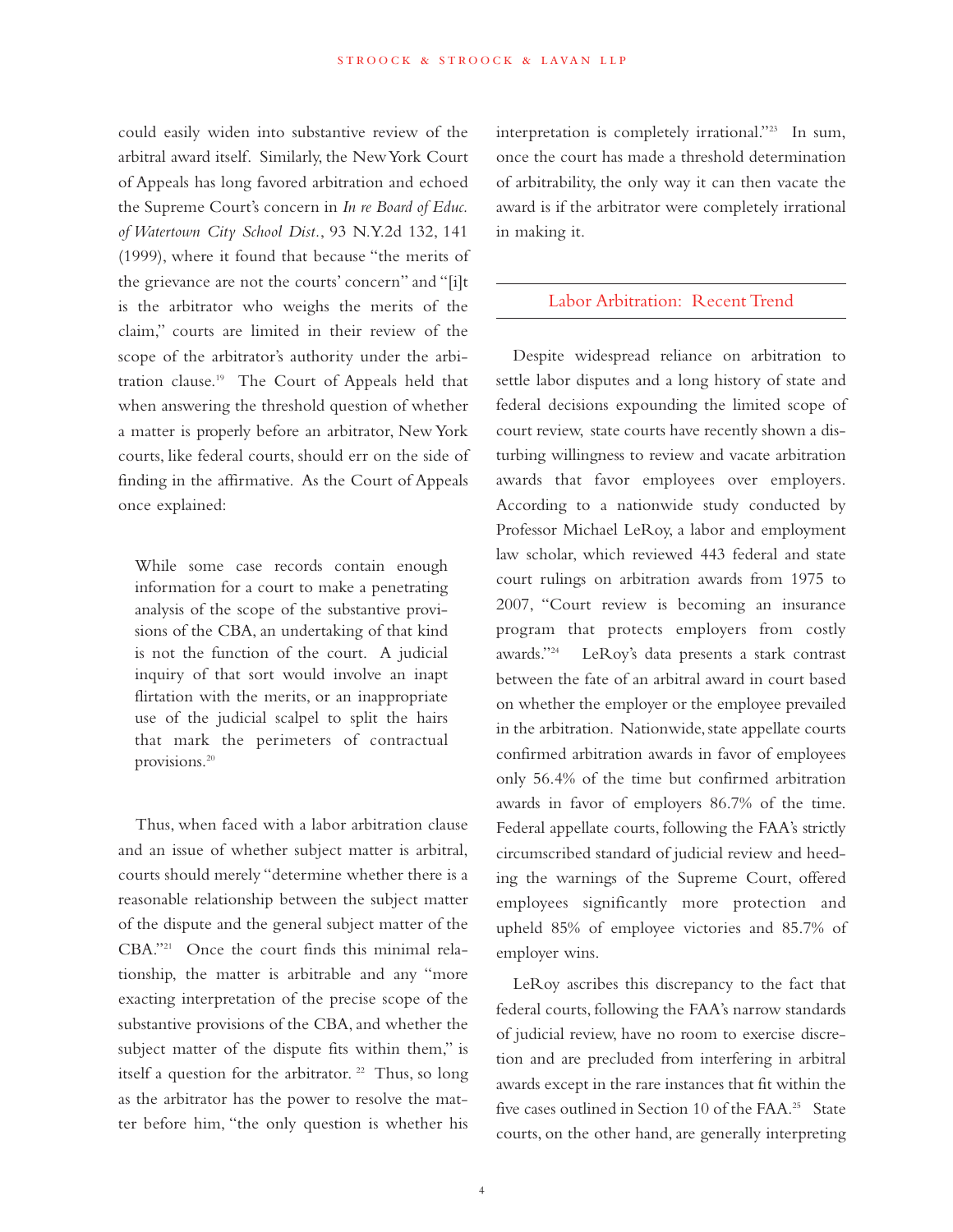diverse local statutes and increasingly incorporating common law standards.26

In New York, however, state law, at least as written, reflects the restrictive provisions of the FAA and the sections giving courts authority to vacate awards beyond the arbitrator's power are identical. Thus, LeRoy's explanation fails to explain the discrepancy with respect to New York state court decisions.

New York courts have determined that such "[a]n excess of power . . . occurs only where the arbitrator's award violates a strong public policy, is irrational, or clearly exceeds a specifically enumerated limitation on the arbitrator's power."27 Thus, as the Court of Appeals has explained, when confronted with an argument that a decision is beyond the arbitrator's authority, the court "should merely determine whether there is a reasonable relationship between the subject matter of the dispute and the general subject matter of the CBA . . . If there is, the court should rule the matter arbitrable, and the arbitrator will make a more exacting interpretation of the precise scope of the substantive provisions of the CBA, and whether the subject matter of the dispute fits within them."28 The question of the scope of the arbitration clause is itself a substantive matter to be determined by the arbitrator.

Nevertheless, the nationwide trend documented by LeRoy is apparent in New York. But rather than relying on employer-friendly law, courts are fashioning it themselves – refitting existing law with a more employer-friendly interpretation. Even though the scope of the arbitration clause is a substantive determination ostensibly protected from judicial review, New York courts have inserted themselves into the substance of the arbitral decision by interpreting the scope of the arbitrator's authority and using that determination as a springboard to review the entire arbitral award. This has resulted in decisions with a fundamental disconnect, where the court acknowledges the strict limits of judicial review in the arbitral arena in one paragraph, but then proceeds to review the scope of the arbitrator's authority in the next. The court first determines that the arbitrator had the authority to render an award, but then reexamines the substance of the case before the arbitrator and substitutes its own determination. This flies in the face of black letter law and the public policy favoring arbitration as a speedy and cost-efficient means of dispute resolution.

#### The *Grissett* Case

Subway conductor Jack Grissett allegedly assaulted a customer who had asked him about service delays. Their conversation deteriorated into an exchange of insults and, eventually, a physical altercation. Upset by an insult about his deceased father, Grissett allegedly grabbed the customer's neck. The TA held two disciplinary hearings and ultimately decided to terminate Grissett's 21-year-career, citing its policy of "zero tolerance" for violence and Grissett's record, which consisted of one previous suspension, for five days in 1991. As required by the CBA, an arbitrator heard Grissett's case as the final step in the process.

The relevant CBA provision provides that if the arbitrator agrees with the TA that the underlying offense has been committed, he must sustain the penalty imposed by the TA *unless* presented with "credible evidence that the action by the [TA] is clearly excessive in light of the employee's record and past precedent in similar cases." Moreover, the CBA provides that this exception should "be used rarely and only to prevent a clear injustice."<sup>29</sup>

The arbitration provision carves out a narrow exception whereby an arbitrator can check the TA's authority, reducing the penalty imposed by the TA if, in the arbitrator's informed opinion, it was too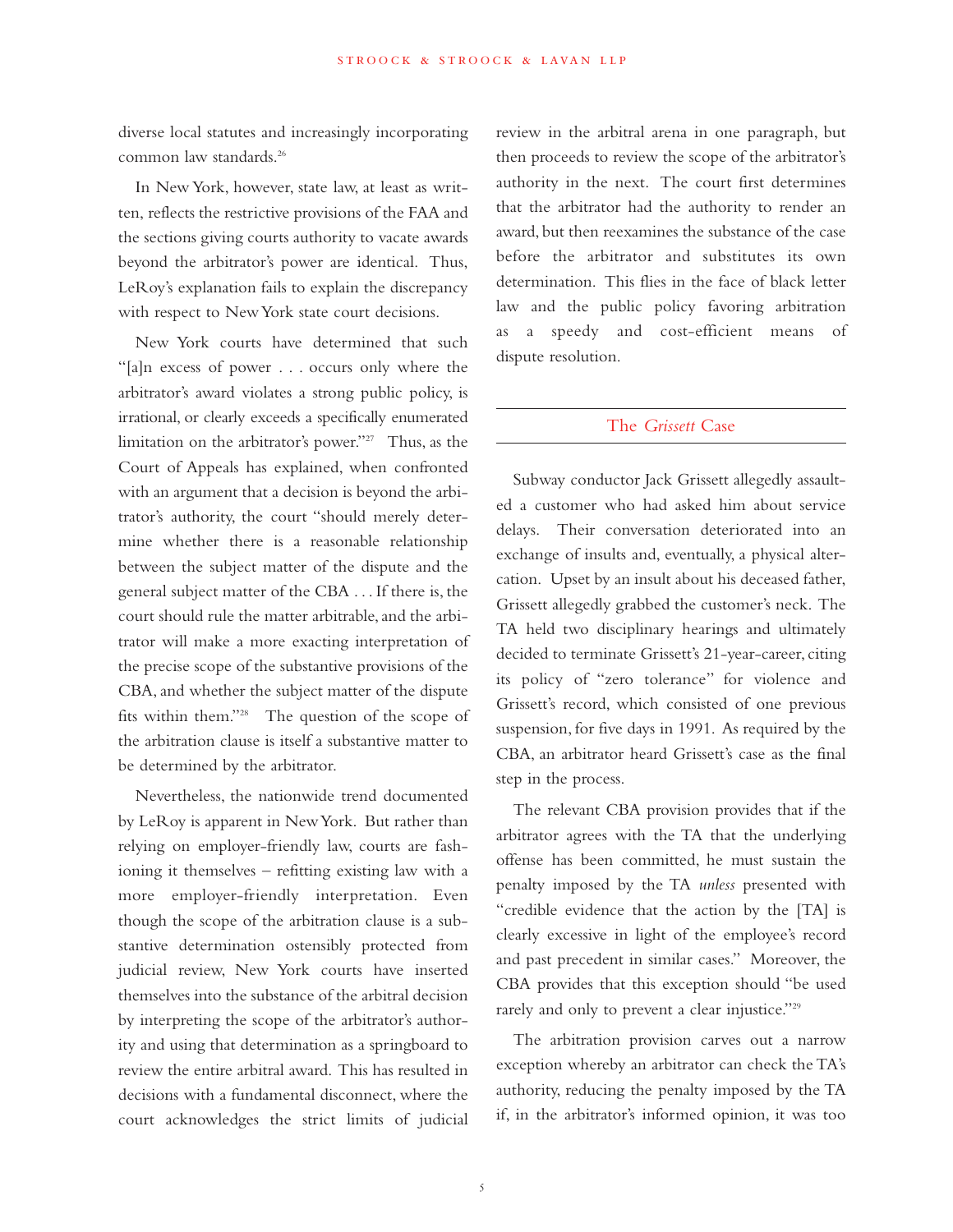draconian. Of course, under New York law, the interpretation of the arbitration clause is itself a substantive matter to be determined by the arbitrator. Thus, so long as the arbitrator determines that his award fits within the exception as he defines it, the award is within his power to make and seemingly is beyond the scope of a court's procedural review.

In *Grissett*, the arbitrator agreed with the TA that Grissett had committed an assault, but found that the penalty imposed by the TA, was "clearly excessive," because of Grissett's long employment history and because he had not been disciplined in the past 11 years. Grissett's case, the arbitrator concluded, "was worthy of the exception" carved out by the CBA.<sup>30</sup> The TA challenged the award in court, arguing that the arbitrator had substantively exceeded his authority by modifying the penalty while affirming the substantive charge. The TA argued that the arbitrator had been wrong to determine that the evidence presented was sufficient to merit invoking the exception. The TA did not, crucially, argue that the matter was beyond the scope of the arbitration clause, but challenged the substance of the arbitrator's decision. By admitting that the matter was within the scope of the arbitration clause, the TA ceded the threshold issue of arbitrability and could argue only that the arbitrator had exceeded his authority under the law, which should occur "only where the arbitrator's award violates a strong public policy, is irrational, or clearly exceeds a specifically enumerated limitation on the arbitrator's power."31

Justice Bruce Balter, apparently ignoring the extremely narrow scope of judicial review of an arbitral award, agreed that the TA had met this heavy burden and vacated the arbitrator's order.

The TWU appealed Justice Balter's decision to the Second Department as an impermissible incursion on the arbitral award. Almost a year after hearing the case, a closely divided Second Department issued its own decision upholding the lower court. Justice Howard Miller, writing for the three judges in the majority, endorsed Justice Balter's holding that the arbitrator's award exceeded the scope of his authority. While acknowledging that New York law bars courts from reviewing the substance of an award that an arbitrator has the authority to make, Justice Miller proceeded to do just that. Engaging in a substantive review, Justice Miller analyzed in minute detail the evidence presented to the arbitrator and the arbitral award itself. According to Justice Miller, even though the matter before the arbitrator was within the scope of his authority to decide, the decision he rendered exceeded it:

The CBA does not grant the arbitrator the power to fashion any penalty he finds appropriate under the circumstances. Rather, assuming he sustains the underlying charge, he is directed to uphold the TA's action unless credible evidence is presented demonstrating that it is clearly excessive in light of the employee's record and past precedent in similar cases. Furthermore, the exception is to be used rarely and only to prevent a clear injustice. Thus, the arbitrator's authority on the penalty issue is limited.<sup>32</sup>

Thus, once the arbitrator determined that Grissett had in fact assaulted the customer, he was bound to accept the TA's penalty unless it fit into the exception, and was "clearly excessive in light of the employee's record and past precedent in similar cases." To do otherwise, the majority found, would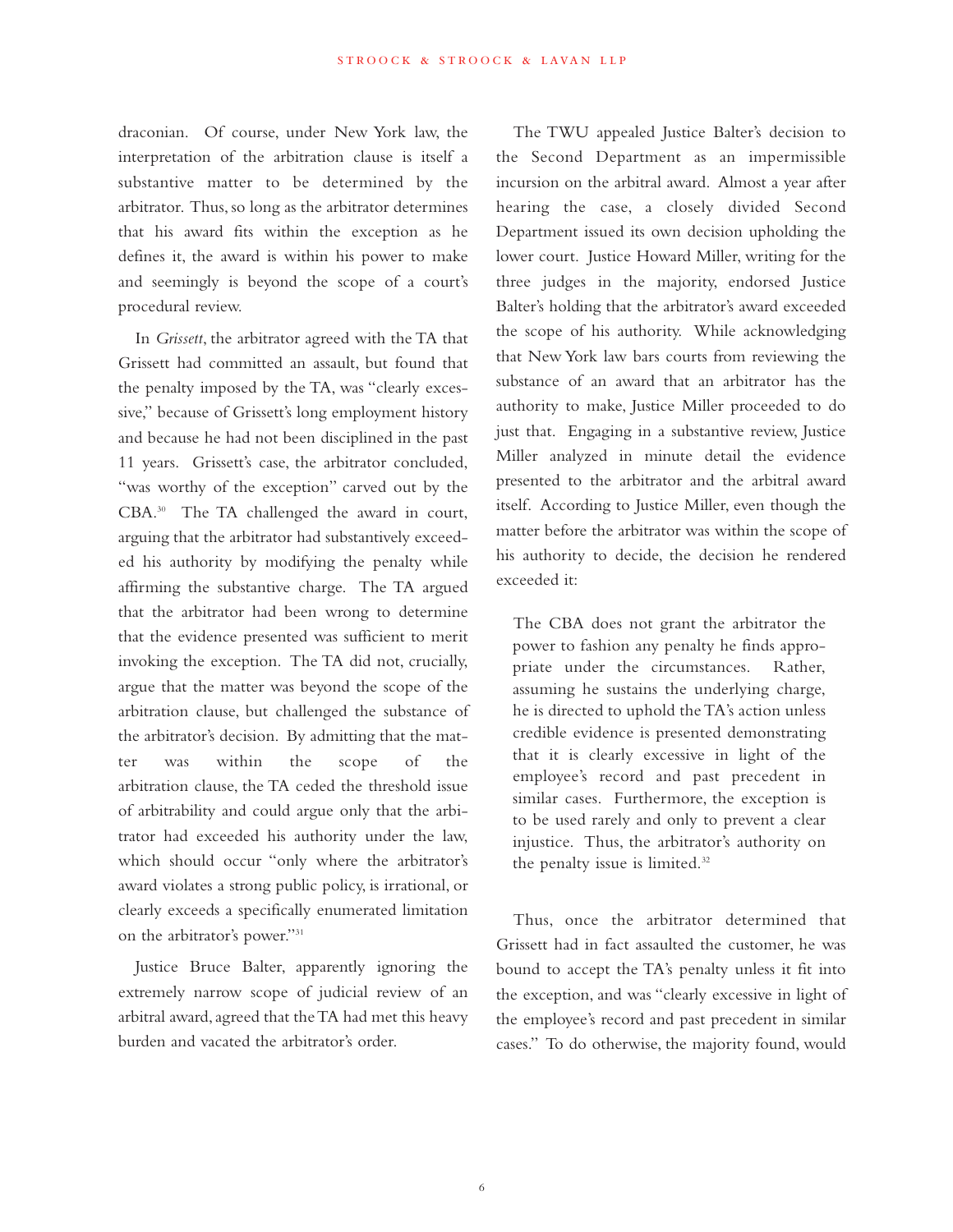be to make an arbitral award that "clearly exceeds a specifically enumerated limitation on the arbitrator's power."33

It is at this point in its analysis that the court makes a stark departure from the law as written. Having determined that the contract permitted, *albeit* under limited circumstances, the reduction of the penalty, the court was supposed to defer to the arbitrator's interpretation of that limited exception. Instead, the court stepped into the arbitrator's shoes, reexamined the evidence submitted and rendered its own opinion. The court essentially vacated the award because, if presented with the same evidence that the arbitrator was, the judges comprising the majority would have found that the penalty imposed was not "clearly excessive."

The dissenters, led by Justice William E. McCarthy, spotlighted the discrepancy between what the majority said and what it did:

[E]ven if the arbitrator misapplied the precedent submitted by the TA and relied upon by the TA and the TWU, or erred in distinguishing the cases . . . vacatur of that portion of the arbitrator's award reducing the penalty would still not be warranted since even an award predicated on factual errors or the misapplication of substantive legal principles must not be disturbed.34

As Justice McCarthy explained, because the arbitrator made the requisite link between his award and the arbitration provision, the substance of his decision should be beyond the court's limited reach. In short, because the arbitrator said his award was within the exception carved out by the CBA provision, it was. Whether the circumstances of Grissett's case actually "warranted invocation of the 'rare' exception of reducing the penalty is for the arbitrator to determine, not for the courts."35 As Justice McCarthy acknowledged, the determination of the arbitrator's power is a substantive matter for the arbitrator, not the court. Accordingly, even if the arbitrator did violate the express limitation in the CBA and improperly determine that the exception should be invoked, "vacatur of the award would still be improper" because that decision – whether to invoke the limitation or  $not - is a$  substantive question for the arbitrator and not one within the confines of the court's procedural review. Thus, because "the record does not support a finding that the arbitrator's determination was irrational . . . and the arbitrator's invocation of the exception met the requirements set forth in the pertinent CBA provision," no matter what the court thought of the decision, it was entitled to the full protections afforded by law.

The TWU is appealing the Second Department decision to the Court of Appeals.

#### Looking Forward

*Grissett* has ominous implications for arbitral awards vindicating employee rights. The TA has a long history of seeking *vacatur* of arbitral awards on the grounds that the arbitrator exceeded his or her authority.36 Prior to *Grissett*, courts, including the Second Department, have been skeptical of this line of attack and, applying the law as written, have rejected it as an impermissible intrusion on the arbitrator's authority.37 For example, in a 1987 case both strikingly similar to, and arguably even more extreme than *Grissett*, the Second Department confirmed an arbitral award ordering that a transit worker who allegedly struck another worker with a metal pipe be reinstated despite a TA determination that he be terminated.<sup>38</sup> Under an arbitration clause with similar language to that at issue in *Grissett*, the Second Department rebuffed the TA's attempted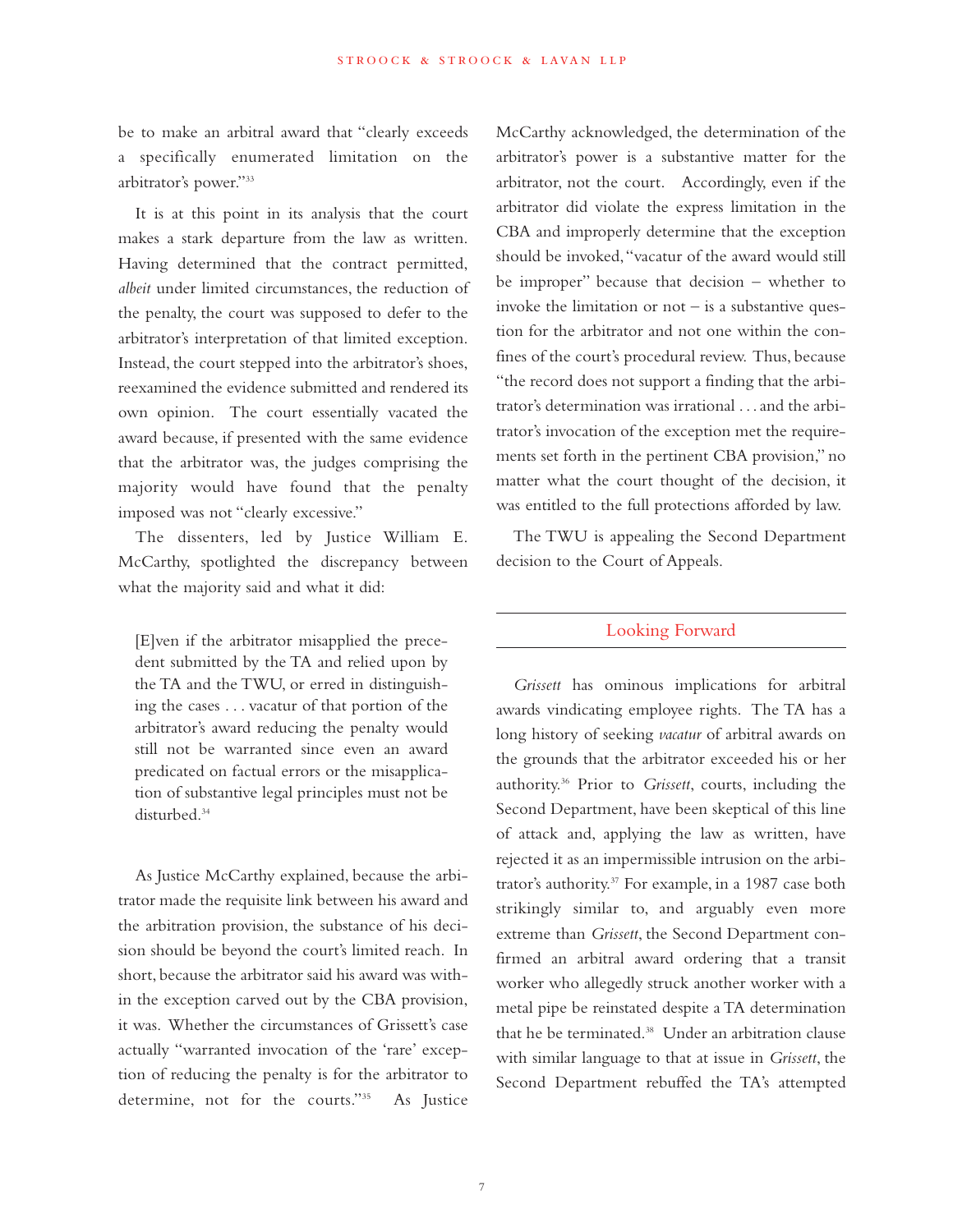collateral attack that the award was beyond the arbitrator's power and agreed that the lower court had "improperly substituted its judgment for that of the arbitrator."39 As the court itself acknowledged, "[a]lthough a different construction could have been accorded to the subject provision of the agreement . . . it cannot be stated that the arbitrator gave a completely irrational construction to the provision in dispute and, in effect, exceeded her authority by making a new contract for the parties."40

Looking forward, reviewing the *Grissett* case presents an opportunity for the Court of Appeals to weigh in on the subject – hopefully to reaffirm the standard for review of arbitral awards and to reinstate the protections of the law as written – arbitral awards validating the employee's position may be subject to judicial attack. By exposing the disjunction between what courts are saying and what they are doing, the Court of Appeals could reign in lower courts and reinforce the provisions protecting arbitral awards.

Until the Court of Appeals acts, however, unions, as stewards of the grievance arbitration process, should be conscious when submitting their pleadings and evidence to an arbitrator, that even after an arbitral award has been rendered, a court may revisit the decision. Arguments should be made, then, to appeal not only to the arbitrator but also the court. Additionally, employees and arbitrators alike should take care to frame their arguments and decisions in terms that invoke their authority as clearly, and broadly, as possible.

\_\_\_\_\_\_\_\_\_\_\_\_\_\_\_\_\_\_\_\_\_\_\_\_\_\_\_\_\_\_\_

sals of these types of employee victories, but also, as explained herein, to those portions of decisions that, while generally upholding an employer's actions, allowed some employee benefit.

- 2. N.Y. C.P.L.R. 7511 (b) (Consol. 2009).
- 3. *In re New York City Transit Authority v. Transport Workers Union of America, Local 100,* 871 N.Y.S.2d 276 (2d Dept. 2008) [hereinafter *Grissett*].
- 4. *See In re Board of Educ. of Watertown City School Dist.,* 93 N.Y.2d 132, 136-37 (1999) [hereinafter*Watertown City School Dist.*]
- 5. *See, e.g., In re New York City Transit Authority v. Transport Workers Union of America*, 306 A.D.2d 486, 487 (2d Dept. 2003) (vacating arbitral board's modification of penalty imposed as beyond the scope of the board's power under a collective bargaining agreement, which "provided that where the Board sustains a charge involving assault, the penalty imposed [] must be affirmed unless there is presented to the board credible evidence that the action by the [TA] is clearly excessive" because there was "no proof that action by the TA was clearly excessive was presented to the Board [and] [t]herefore, its reliance upon the exceptions was irrational and cannot be sustained"); *In re New York City Transit Authority v. Transport Workers Union of America*, 239 A.D.2d 421 (2d Dept. 1997) (holding that arbitration board, which upheld substantive charges but decreased penalty, exceeded the scope of its authority under arbitration clause of collective bargaining agreement, under which penalty imposed could only be modified in two circumstances which the court determined did not apply).
- 6. Theodore J. St. Antoine*, The Law of Arbitration* 1, in *Labor Arbitration Under Fire* (James L. Stern & Joyce M. Najita, eds. 1997). The FAA is codified at 9 U.S.C. § 10 (2008).
- 7. *Id.*
- 8. *Id.* at 2.
- 9. Thomas E. Carbonneau & Philip J. McConnaughay, *Handbook on Labor Arbitration*, 4 (American Arbitration Association 2007).
- 10. St. Antoine, *supra* note 6 at 2.
- 11. CPLR 7511(b), which sets forth when judicial review of an arbitral award is permitted under New York law, tracks the language of the FAA.
- 12. *Hall Street Associates, L.L.C., v. Mattel Inc*., No. 06-989 March 25, 2009 (holding that sections 10 and 11 of the FAA are the exclusive grounds upon which a court may disturb an arbitral award); *see* Thomas E.L. Dewey & Kara Siegel, *Room for Error: 'Hall Street' and the Shrinking Scope of Judicial Review of Arbitral Awards*, 5/15/2008 N.Y.L.J. 24 (col. 5).
- 13. *See* Dewey & Siegel, *supra* (noting that parties who have

<sup>1. &</sup>quot;Employee-Friendly" awards are, in the vernacular, matters in which the arbitrator vindicates the employee's rights against improper employer action. Even the phrase "employee-friendly," connoting some gift to the employee rather than recognition of an occupational right, arguably bespeaks part of the concern. The disturbing trend discussed in this article pertains not only to rever-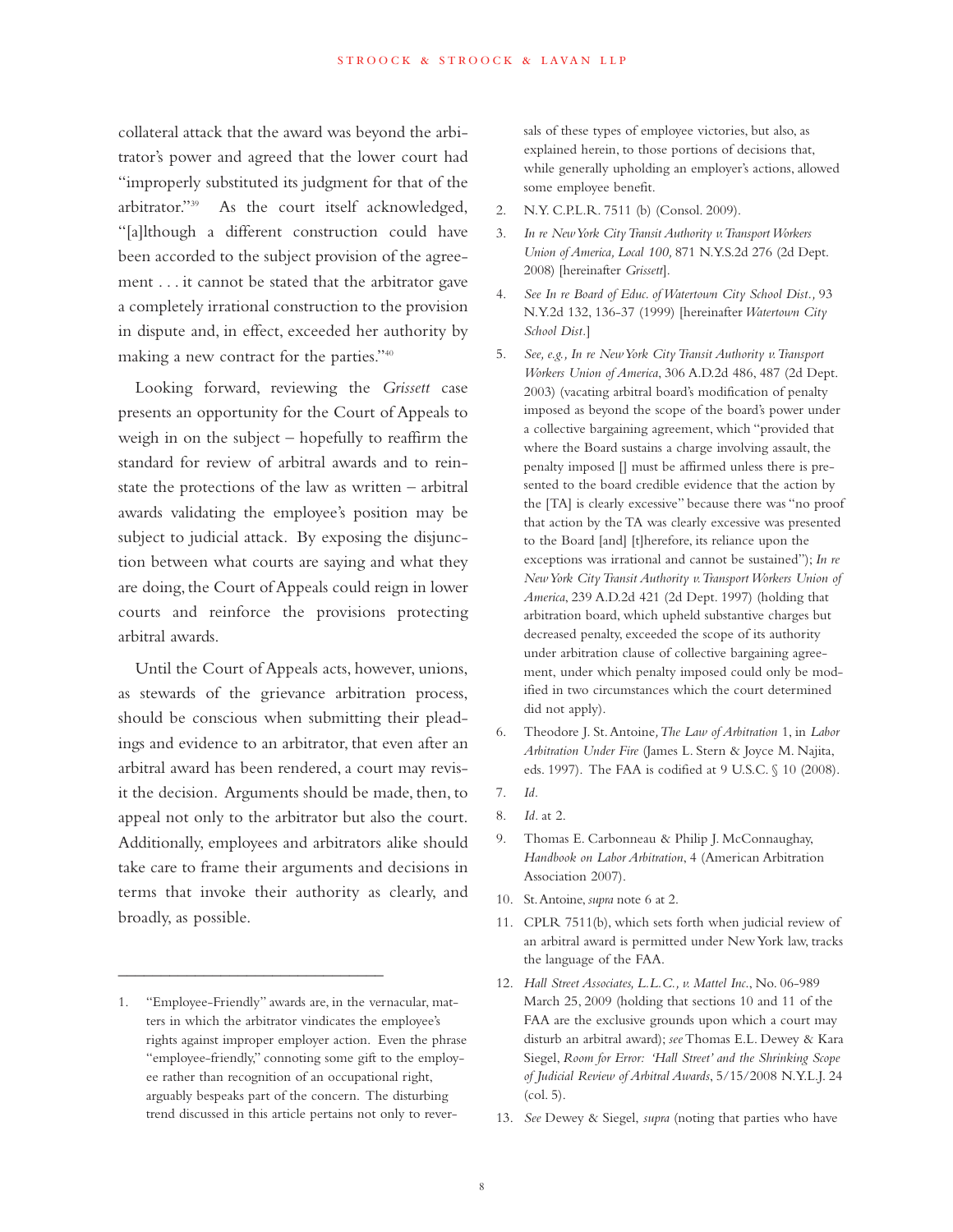agreed to arbitrate a commercial dispute cannot challenge an award, even if it shows manifest disregard of the law).

- 14. *Silverman v. Cooper*, 61 N.Y.2d 299, 308 (1984).
- 15. *Watertown City School Dist.,* 93 N.Y.2d at 136-37.
- 16. *United Steelworkers v. Warrior & Gulf Co.,* 363 U.S. 547, 582 (1960).
- 17. *Id.* at 582-83.
- 18. *Id.* at 584-85.
- 19. *Watertown City School Dist.*, 93 N.Y.2d at 142.
- 20. *Id.* at 143.
- 21. *Id.*
- 22. *Id.*
- 23. *Id.* at 583. *See, e.g., In re New York City Transit Authority v. Transport Workers' Union of America, Local 100, AFL-CIO*, 6 N.Y.3d 332, 336 (2005) (finding that because the parties agreed that the matter was arbitral, a court could only vacate the arbitrator's award as being beyond the scope of his authority if it violated a strong public policy, was irrational, or clearly exceeded a specific limitation on his authority); *Local Division 1179, Amalgamated Transit Union, AFL-CIO v. Green Bus Lines*, 50 N.Y.2d 1007, 1008-1009 (1980) ("When an arbitrator has been empowered to interpret a contract, the resulting award is not subject to vacatur unless it is totally irrational. Parties who agree to refer contract disputes to arbitration must recognize that arbitrators may do justice and the award may well reflect the spirit rather than the letter of the agreement. Courts may not overturn an award because they believe the arbitrator has misconstrued the apparent, or even the obvious, meaning of the contract.") (citations and quotations omitted); *Rochester City School District v. Rochester Teachers Ass'n*, 41 N.Y.2d 578, 582 (1977) (explaining that "when the arbitrator has been authorized to resolve disputes regarding the interpretation of the contract, we have held that his determination will only be set aside [as exceeding his power] if it is completely irrational") (citations and quotations omitted).
- 24. Marcia Coyle, *Tilt Toward Employers Seen in State Arbitration Rulings*, 4/24/2008 N.Y.L.J. 5 (col. 3).
- 25. 9 U.S.C. § 10 (2008). Pursuant to Section 10, a federal district court may only vacate an arbitral award in the following circumstances: (1) the award was procured by fraud, corruption, or other "undue means"; (2) the arbitrator was partial or corrupt; (3) the arbitrator was guilty of misconduct because he refused to postpone a hearing or refused to hear pertinent and material evidence; or (4) the arbitrator exceeded his power, or the award was so imperfectly executed that there was no final

determination.

- 26. Coyle, *supra* note 24.
- 27. *See generally Grissett*, 871 N.Y.S.2d 276.
- 28. *Watertown City School Dist*., 93 N.Y.2d at 143.
- 29. Article II, Section 2.1 (C)(19)(c) of the CBA between the TWU and the TA.
- 30. *Grissett*, 871 N.Y.S. 2d 276.
- 31. *Id.* (citations and quotations omitted).
- 32. *Id.*
- 33. *Id.* (citations omitted).
- 34. *Id.*
- 35. *Id.*
- 36. *See, e.g., In re New York City Transit Authority v. Transport Workers Union of America, Local 100, AFL-CIO,* 6 N.Y.3d 332 (2005) (explaining that it was within the scope of the arbitrator's authority to interpret and apply the collective bargaining agreement's provision and upholding his determination that an employee did not refuse to provide a urine sample, but was physically unable to do so and therefore not subject to discipline); *In re New York City Transit Authority v. Transport Workers Union of America, Local 100, AFL-CIO,* 306 A.D.2d 486 (2d Dept. 2003) (holding that arbitration board exceeded its authority when it upheld charges but modified penalty because there was "no proof that the action by the TA was clearly excessive" and its decision to modify the penalty was therefore "irrational"); *In re New York City Transit Authority v. Transport Workers Union of America,* 239 A.D.2d 421 (2d Dept. 1997) (finding that arbitration board exceeded its authority because it upheld charges but decreased penalty).
- 37. *In re New York City Transit Authority v. Transport Workers Union of America, Local 100, AFL-CIO,* 127 A.D.2d 596 (2d Dept. 1987) (finding that lower court "improperly substituted its judgment for that of the arbitrator" in vacating his award reducing penalty from termination to reinstatement for employee who slept while on duty and was under the influence of alcohol during work because "it cannot be stated that the arbitrator gave a completely irrational construction to the provision in dispute"); *Hall v. New York City Transit Authority,* 131 A.D.2d 726 (2d Dept. 1987).
- 38. *Hall,* 131 A.D.2d 726.
- 39. *Id.*
- 40. *Id.*

For additional information about any of the articles in this Report, please contact Alan M. Klinger (aklinger@stroock.com) or Charles G. Moerdler (cmoerdler@stroock.com), Litigation partners who oversee Stroock's public sector labor practice.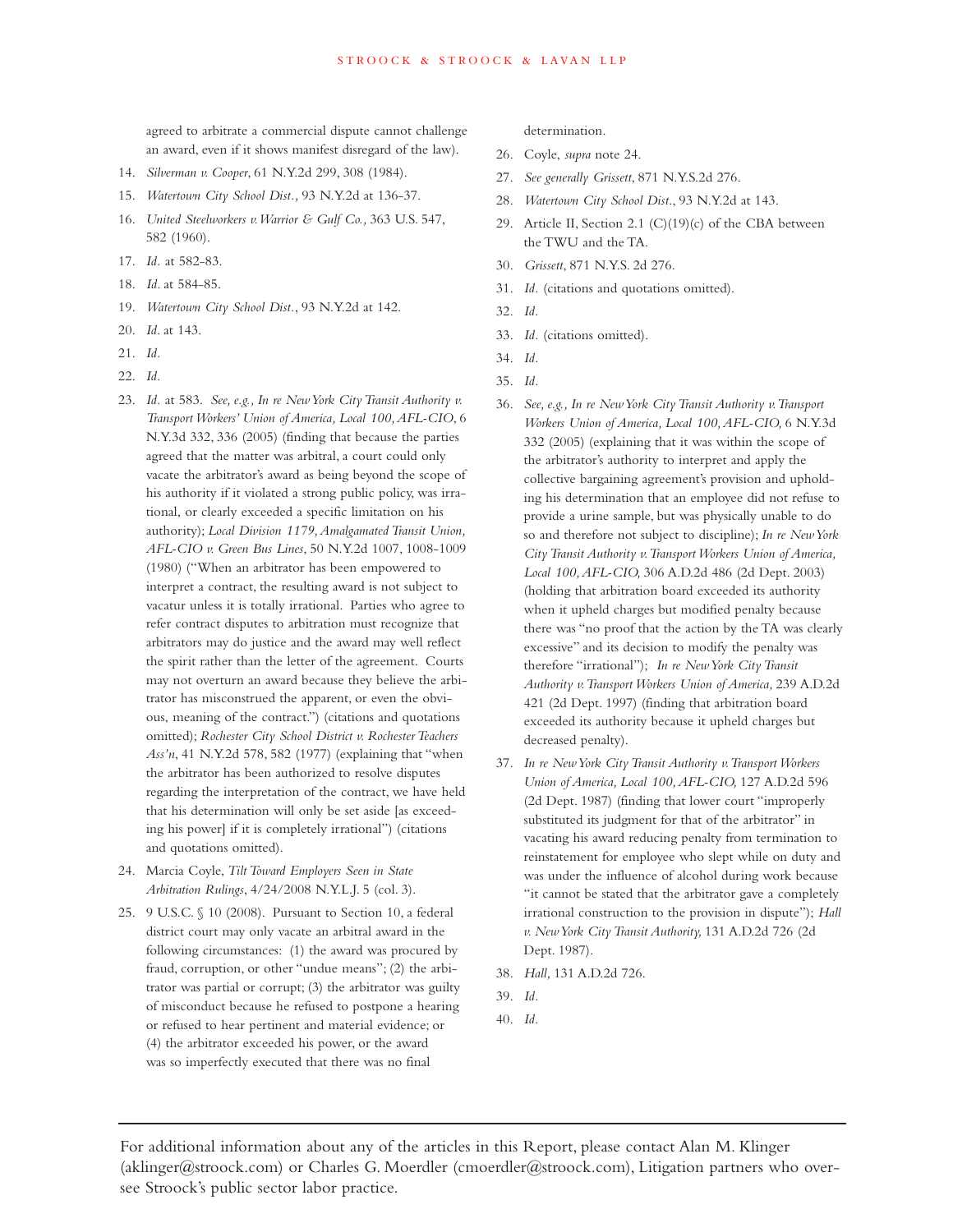## transit workers union victorious: regains dues-checkoff and vindicates free speech rights

#### may 2009

#### Introduction

The New York City Transit Workers Union ("TWU") labored mightily under the loss of its dues-checkoff right, a penalty imposed as a result of the 2005 strike. Recently, however, the Union won not only reinstatement of dues-checkoff, but also vindication of the constitutionally-guaranteed free speech rights of its leadership to advocate in the Union's best interests – whether that be by urging members to reject a stingy contract or fighting for legislation – and defeated an attempted incursion by the trial court that would have compelled Union leaders to make individual affirmations that the Union had no right to strike.

As we initially discussed in the Spring 2008 issue of *Stroock Reports – Public Employee Law*, the TWU first lost its dues checkoff after a three-day strike in December 2005. When it moved for reinstatement, however, State Supreme Court Justice Bruce Balter (who had replaced Justice Theodore Jones upon Jones' elevation to the Court of Appeals) not only denied the TWU's motion, but also imposed *new* requirements, unprecedented

since adoption of the Taylor Law, that the Union's president and board members submit affidavits unequivocally stating that the TWU lacked the right to strike against government entities. Since then, the Appelate Division, Second Department, considered the Union's free speech arguments, finding that Justice Balter had gone too far and infringed on the First Amendment rights of the TWU's leadership because, unlike previous courts that had required unions merely to acknowledge the Taylor Law's no-strike provision, this court had sought to compel speech by the Union leaders as individuals. Following the Second Department's decision in late November 2008, the Union resubmitted its no-strike pledge to Justice Balter, who was compelled by the Second Department's holding, at long last, to reinstate its dues-checkoff.

This article examines the significance of the Second Department's decision drawing the line between requiring a public sector union to recognize the law within which it operates and compelling speech by union leaders.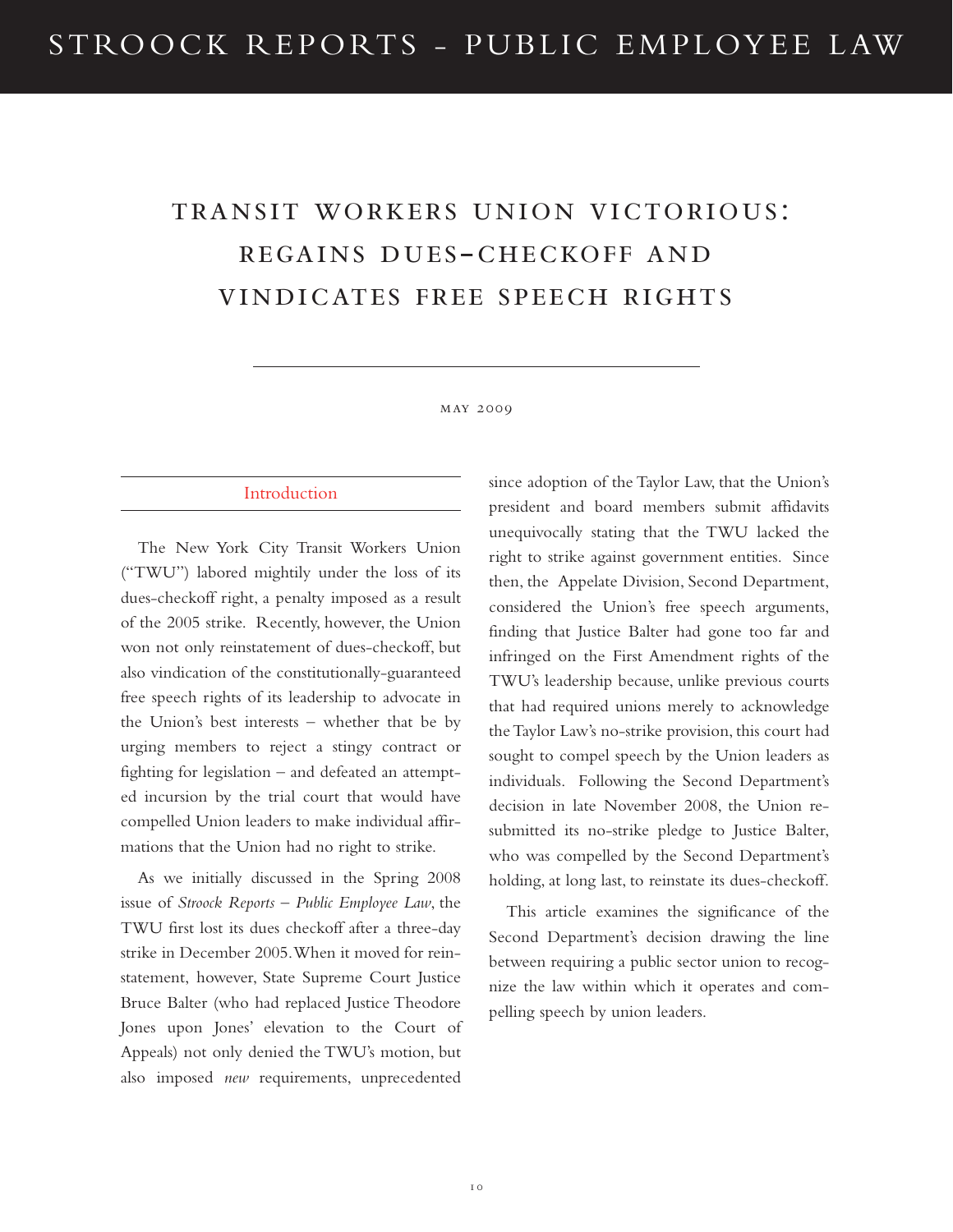#### Background

In December 2005, Justice Jones barred the TWU from engaging in a strike in violation of the Taylor Law, under which public employees must make a no-strike pledge and are banned from striking against any government entity.<sup>1</sup> Nevertheless, seven days later the TWU called a strike that lasted for three days and brought New York City's vast public transportation system to a halt. Justice Jones found the TWU guilty of criminal contempt for willfully violating the injunction and set a significant fine for each day the TWU remained on strike.

Seven months later, the Metropolitan Transportation Authority ("MTA") asked the court to determine the total fine against the Union based on the length of the strike and to suspend its right to dues-checkoff. Although the Taylor Law allows for authorized public employee unions to have membership dues deducted automatically from the paychecks of members,<sup>2</sup> the Public Employment Relations Board ("PERB"), the agency that administers the Taylor Law, may suspend duescheckoff upon a finding that a Union has violated the Taylor Law's no-strike provision.<sup>3</sup>

Justice Jones agreed with the MTA and ordered that, beginning on June 1, 2007, the TWU's duescheckoff be suspended. Justice Jones' order stated that the TWU could seek reinstatement three months later, but only if it made "a showing of good prerequisite compliance with the mandates of the Taylor Law, and submission of an affirmation that it no longer asserts the right to strike against any government."4 Losing its dues-checkoff for the minimum period required by Judge Jones's order, from June to August, cost the TWU some \$1.1 million.<sup>5</sup>

#### The Limits of No-Strike Pledges

Under the Taylor Law, a public employee union seeking reinstatement of dues-checkoff need submit a no-strike affidavit. (Some unions questioned the value and efficacy of the Taylor Law because of its no-strike provision.) The law, in effect, imposes a catch-22 by conditioning a union's right to be the certified representative of public employees, including the right to dues- checkoff, on its making a no-strike pledge.<sup>6</sup> Generally, these affidavits echo the Taylor Law's no-strike language that the union "does not assert the right to strike against any government, to participate or assist in any such strike, or to impose an obligation to conduct, assist or participate in such a strike."7 While the law requires that public employee unions make a nostrike pledge, the requirement only obligates the union to acknowledge the present state of the law, leaving the union and its leaders free to advocate for a change in the law.

Following the precedent set by other public employee unions, the TWU returned to court in October 2007 with an affidavit from the Union by its president describing how the Union had complied with the Taylor Law since the strike and making the required statement that

The Union fully recognizes whether there is a right to strike is a matter determined by law. The law is clear. The Taylor Law bars strikes against NYCTA/MaBSTOA and other government employers. The Union does not assert the right to strike against any government, to assist or participate in any such strike, or to impose an obligation to conduct, assist or participate in such a strike.<sup>8</sup>

But Justice Balter was not satisfied and found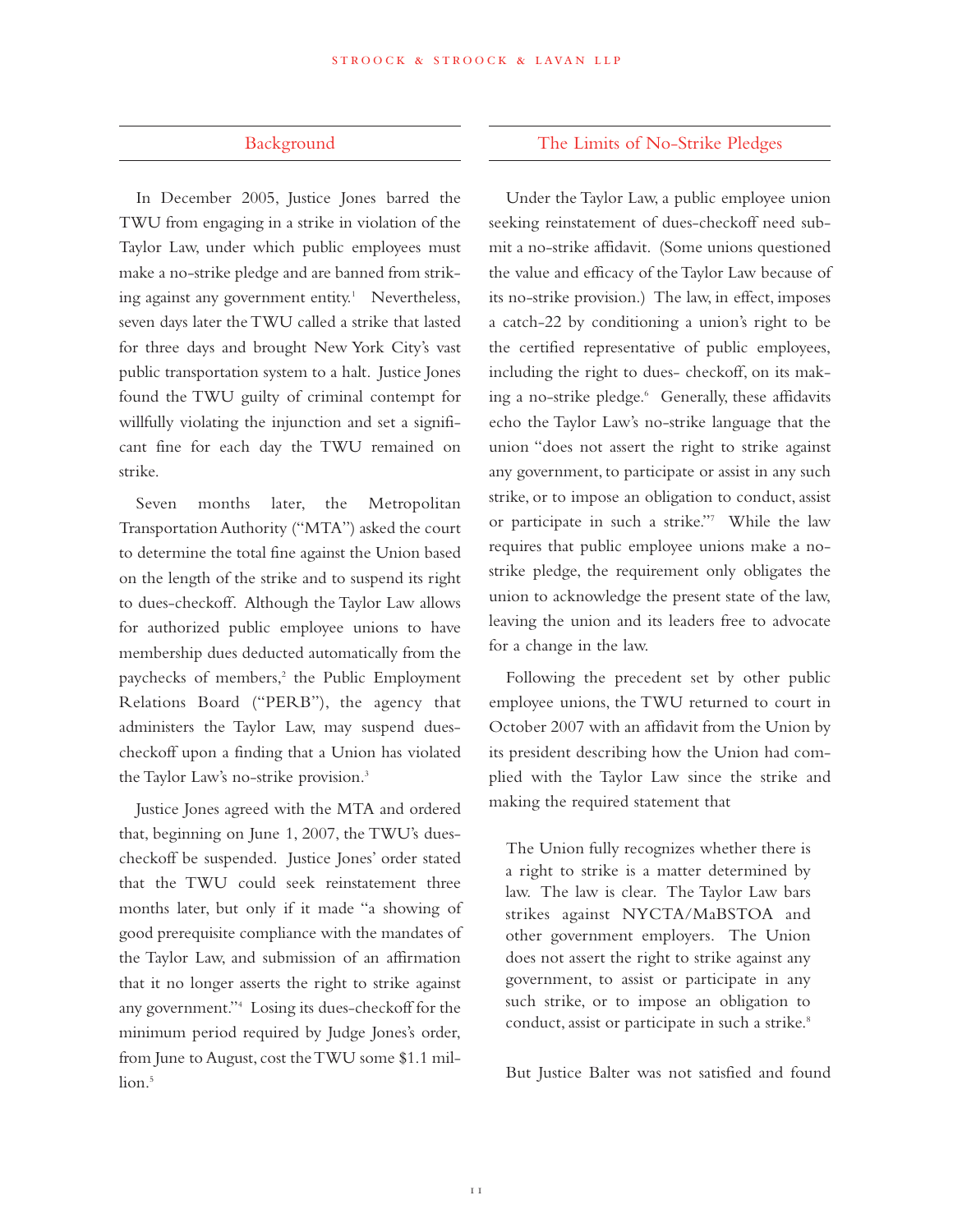that the Union's efforts were "patently insufficient" to show the compliance required by Justice Jones' order. Because the TWU affidavit "merely parrot[ed] the statutory language in order to comply verbatim" with the earlier order, Justice Balter deemed it "nothing more than a general acknowledgement that the Taylor Law prohibits [the TWU] from striking; [and] . . . lacks credibility and renders the motion inadequate."

Acting apparently independently of any request by the MTA, Justice Balter imposed new and more extensive requirements for the TWU to meet before it could regain its dues-checkoff. (Indeed, aware of the cost already suffered by the Union, the MTA had supported reinstatement ostensisbly to promote a measure of labor harmony, a position that was not shared by the city.) $9$ Under Justice Balter's order, however, the TWU would have to submit no-strike affidavits not only from the Union, but also from each individual member of the board "which state in unequivocal terms that [the Union] lacks the right to strike against any government, to assist or participate in any such strike, or to impose an obligation to conduct, assist or participate in such a strike."10 Only such a showing, he held, would be evidence of the Union's "complete and unequivocal good faith compliance."11 Essentially, Justice Balter sought to force individual Union leaders to disavow the Union's right to strike, stretching well beyond the narrow bounds of previous no-strike pledges that merely acknowledged the Taylor Law's no-strike provision.

#### The Second Department's Decision

The Second Department held that Justice Balter ventured beyond established precedent in seeking to compel pledges by individual Union leaders. Although the Union itself could be compelled to make a no-strike pledge, the Second Department decided Justice Balter "improvidently exercised [his] discretion in requiring that each member of the Union's Executive Board submit an affidavit containing the same statement that the Union does not assert the right to violate the Taylor Law."12 Rather, the appellate court found, it would satisfy the law's requirements, and be enough for the TWU to win reinstatement of its dues-checkoff, if the Union fulfilled the requirements of Justice Jones' original order and "submit[ted] a duly-authorized affirmation stating unequivocally that the Union does not assert the right to strike."13

The key distinction is that Justice Jones required that the Union acknowledge that the law precludes a public employee union from striking. Justice Balter, however, sought to compel the board members to speak as individuals and make a blanket statement disavowing the Union's right to strike. In effect, Justice Balter sought to force the Union's leadership to pledge themselves to the idea that an authorized public employee union lacks the right to strike, a clear expansion of the no-strike pledge and an infringement of the First Amendment's free speech guarantee, which protects not only "the right to speak," but also "the right to refrain from speaking at all."14 As the TWU argued in its appellate briefs, forcing the individual board members to submit no-strike statements would violate their own personal constitutional rights. Compelling the Union to speak, however, does not raise the same constitutional issues because it is bound by the Taylor Law and is only being asked to acknowledge the law.15 As the First Department explained in *Rogoff v. Anderson*, 16 the precedent the Second Department followed, because the Taylor Law's requirement of a nostrike affirmation by public employee unions pass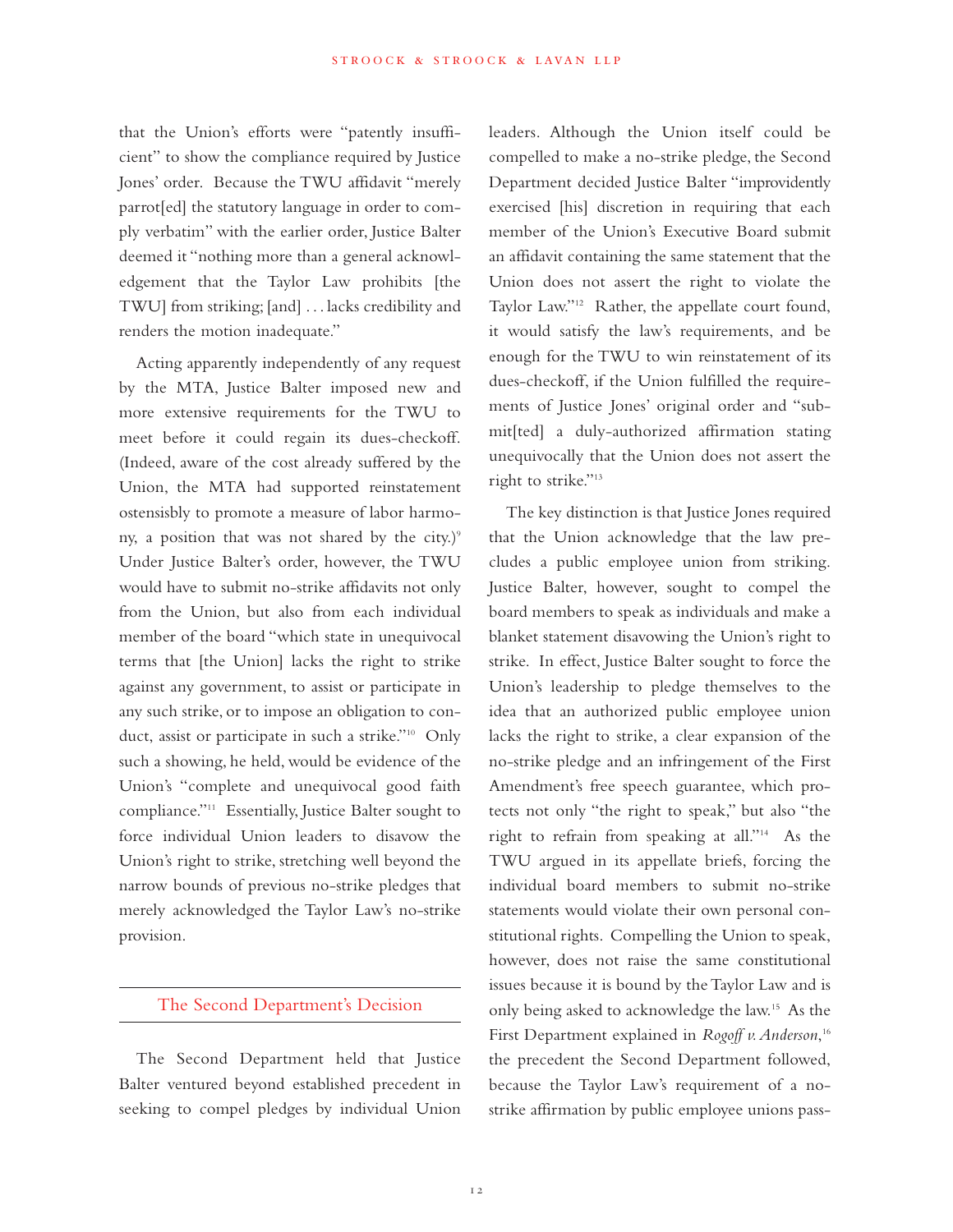es constitutional muster, merely stating that the law is legal does not implicate free speech rights. The *Rogoff* court found that it was "reasonable" to require a union "to declare or maintain that it has no right to do that which is declared illegal or prohibited by law," but no more.<sup>17</sup>

#### Conclusion

The Second Department's rejection of Justice Balter's heightened requirements returns the law to its previous *status quo*, and puts it in line with other federal compelled speech cases. Thus, although a no-strike affirmation may be required of public employee unions without violating the First Amendment, individual union representatives may not be required to make such pledges. The court's decision saves union leaders from being left on the horns of a dilemma – forced either to make a statement that may violate their beliefs (and the union's own ideological underpinnings), or threaten the union's well-being by ignoring the practical necessity of dues-checkoff for union operations. Moreover, although unions may be required to acknowledge the existence of the laws that govern them, the Second Department's decision allows their First Amendment rights as advocates to remain unhindered. By quashing this attempted expansion of the no-strike pledge, the Second Department affirmed that the Taylor Law does not open a back door whereby the Union or its leaders may be compelled to support a law that some of them fought – and continue to fight – against. Crucially, when arguing for a change in the law or advocating on behalf of their members, unions remain protected by the First Amendment's Free Speech guarantee.

 $\overline{\phantom{a}}$  , where  $\overline{\phantom{a}}$  , where  $\overline{\phantom{a}}$  ,  $\overline{\phantom{a}}$  ,  $\overline{\phantom{a}}$  ,  $\overline{\phantom{a}}$  ,  $\overline{\phantom{a}}$  ,  $\overline{\phantom{a}}$  ,  $\overline{\phantom{a}}$  ,  $\overline{\phantom{a}}$  ,  $\overline{\phantom{a}}$  ,  $\overline{\phantom{a}}$  ,  $\overline{\phantom{a}}$  ,  $\overline{\phantom{a}}$  ,  $\overline{\phantom{a}}$  ,

- 1. Specifically, the Taylor Law requires that any employee organization that seeks to be the exclusive representative of public employees pledge that it does "not assert the right to strike against any government." N.Y. Civ. Serv. Law § 207(3)(b) (McKinney 1999).
- 2. *Id.* at § 208 ("A public employer shall extend to an employee organization certified or recognized pursuant to this article . . . membership dues deduction.").
- 3. *Id.* at § 210 (3).
- 4. *New York City Transit Authority v. Transport Workers Union of America*, 2006 N.Y. Misc. LEXIS 4046 (May 12, 2006) (*aff'd* 832 N.Y.S.2d 213 (2d Dept. 2007)).
- 5. William Neuman, *M.T.A. Asks for Restoration of Automatic Dues Payment,* N.Y. Times, Nov. 2, 2007; William Neuman, *Transit Union Leader Vows No More Strikes,* N.Y. Times, Nov. 8. 2008 (noting that "[t]he union has been hobbled by the loss of automatic dues collection, and its revenues appear to have fallen by millions of dollars").
- 6. The law specifically requires that an organization seeking to be recognized as representing public employees must make an "affirmation . . . that it does not assert the right to strike against any government, to assist or participate in such strike, or to impose an obligation to conduct, assist or participate in such strike." N.Y. Civ. Serv. Law § 207 (3).
- 7. *Id.* For example, in *New York State Inspection Security and Law Enforcement Employees v. New York State Public Employee Relations Board*, a federal court found that it was constitutional to require that a union reaffirm that it has no right to strike against any government under the Taylor Law. 629 F.Supp. 33 (N.D.N.Y. 1984).
- 8. *New York City Transit Authority v. Transport Workers Union of America,* 852 N.Y.S.2d 632, 633 (Sup. Ct. 2007). The MTA acknowledged that the affirmations were not a pledge that it would not strike in the future, but nevertheless accepted them as fulfilling compliance with the law and the MTA's own need for a working relationship with the Union. *See supra* note 5.
- 9. *See supra* note 5 and accompanying text. New York City agencies and officials, however, took a harder line and urged Justice Balter to maintain the penalty.
- 10. *New York City Transit Authority v. Transport Workers Union of America,* 852 N.Y.S. 2d at 634.
- 11. *Id.*
- 12. *New York City Transit Authority v. Transport Workers Union of America,* 866 N.Y.S.2d 684, 686 (2d Dept. 2008).
- 13. *Id.*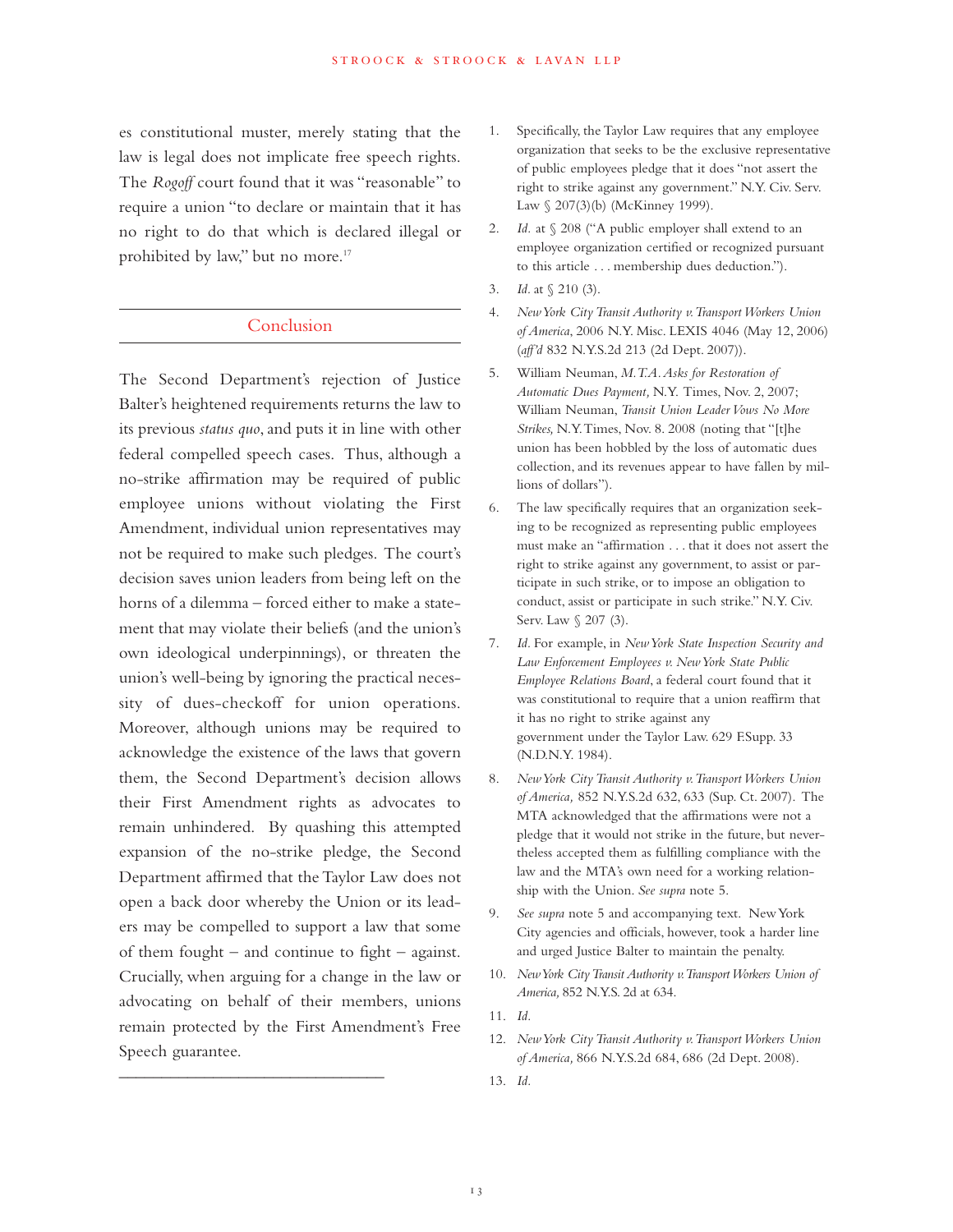- 14. *Wooley v. Maynard,* 430 U.S. 705, 714 (1977).
- 15. *See Rogoff v. Anderson,* 34 A.D.2d 154, 157 (1st Dept. 1970) (citations omitted).
- 16. *Id.*
- 17. *Id.* at 156.

For additional information about any of the articles in this Report, please contact Alan M. Klinger (aklinger@stroock.com) or Charles G. Moerdler (cmoerdler@stroock.com), Litigation partners who oversee Stroock's public sector labor practice.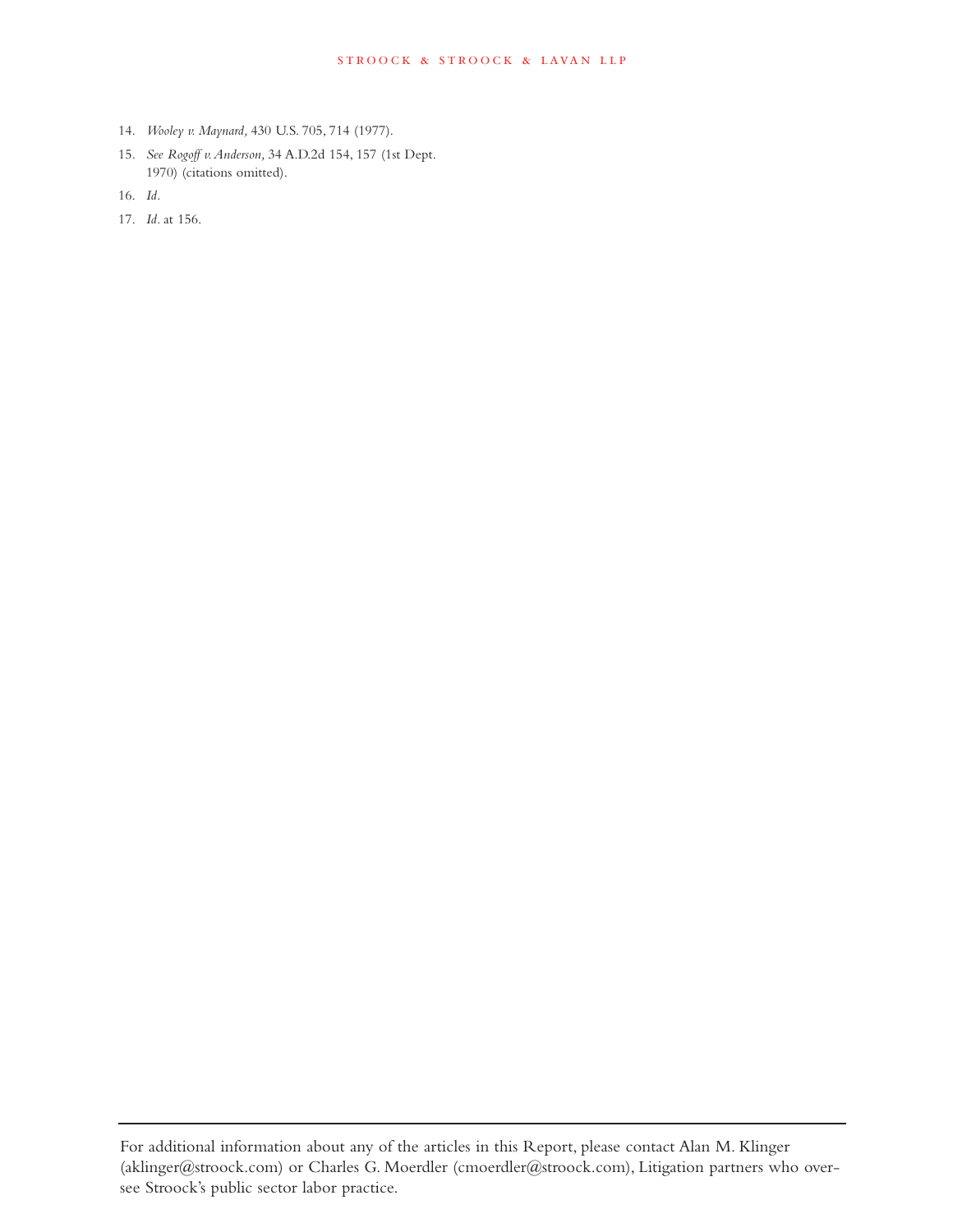## appellate division, first department: new york city has no automatic right to appeal from a tro

#### may 2009

#### Background

Dealing a blow to one of New York City's favorite procedural ploys, the Appellate Division, First Department, held in *Weingarten v. Bd. of Ed. of the City School District of NYC*<sup>1</sup> that the City of New York has no automatic right to appeal from a temporary restraining order ("TRO") entered against it. This decision ends – at least for now – a practice the City has long employed to render emergency injunctive relief obtained by unions ineffectual merely by mailing a Notice of Appeal that purports to invoke the automatic stay provision provided for by New York Law.<sup>2</sup> In effect, New York City and others employing this practice have been able to leapfrog New York's Supreme Courts and appear directly before the Appellate Division, in effect giving it an immediate second hearing. This decision ensures that the City cannot simply shunt the lower court aside, but need to continue to litigate the entitlement to a more permanent injunction before the judge who ruled against the City in the first instance.

This stratagem has been especially problematic in circumstances in which a litigant seeks to enjoin governmental action immediately – before the government has a chance to undertake the offending action. By holding there is no automatic right to appeal from a TRO, the *Weingarten* decision reinforces the authority of the Supreme Courts to issue effective emergency relief in the form of a TRO against a governmental entity. In *Weingarten*, the First Department implicitly draws a line between *ex parte* motions made after notfication of such motion to opposing counsel and those made "on notice."

#### Case History

The *Weingarten* decision stemmed from an application for a TRO to the Supreme Court, New York County, on behalf of the United Federation of Teachers ("UFT"), after the UFT discovered, on the eve of a religious holiday, that the Board of Education of the City School District of the City of New York ("BOE") was not properly considering applications for religious leave to observe the holiday. Prior to making the application, the UFT notified the BOE's counsel of its intention to seek a TRO, as required by the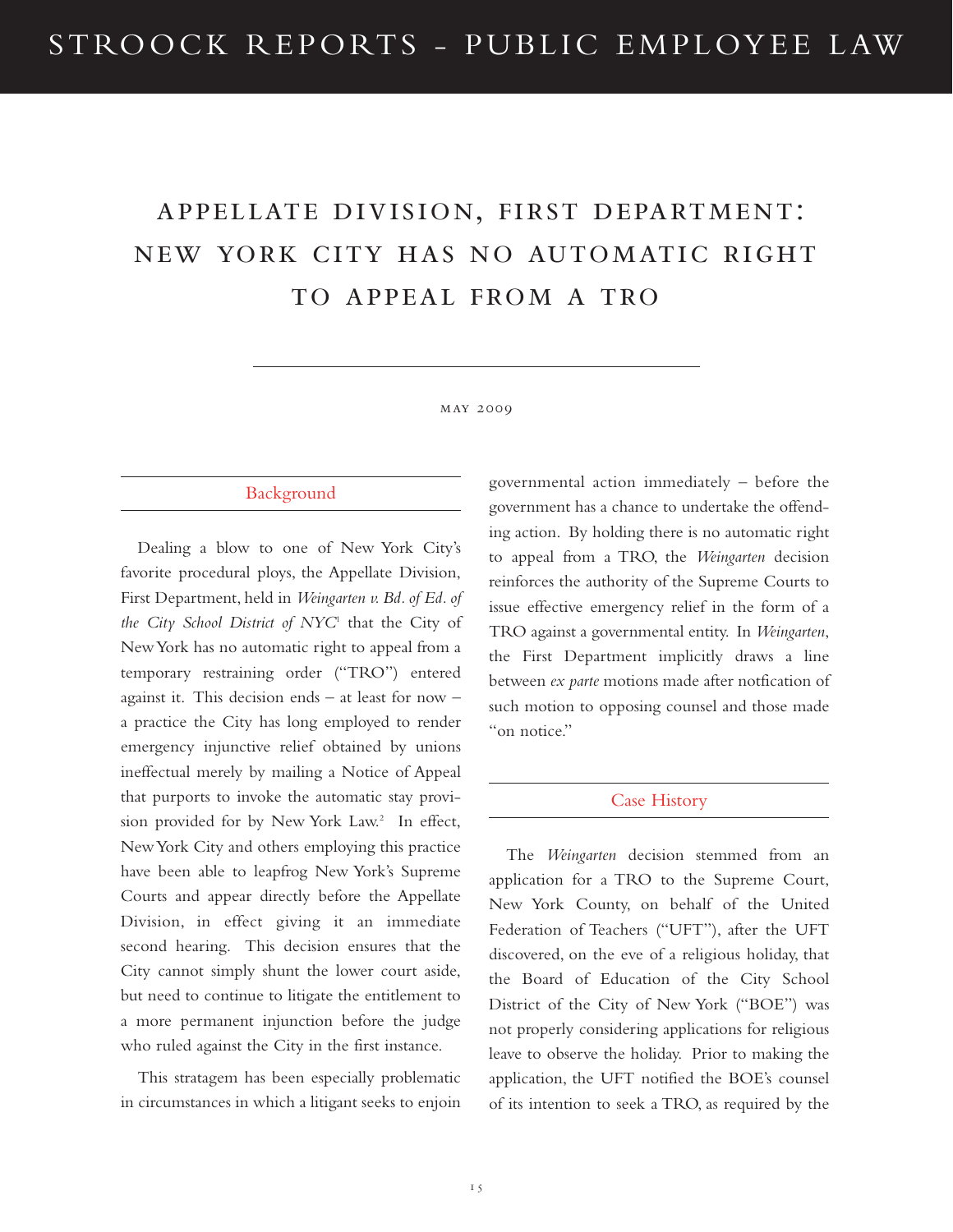rules of the New York Supreme Court.<sup>3</sup> As regularly occurs in such circumstances, counsel for the BOE met the UFT's counsel at the courthouse, and received a copy of the UFT's application shortly before counsel for both parties appeared before the court. Due to the extremely expedited nature of an application for a TRO, the BOE did not have an opportunity to submit to the judge any formal opposition. However, since they were present when the UFT made the application, the judge allowed the BOE's counsel to make an oral opposition on the record and to submit a single exhibit.

After a conference on the matter, Justice Carol Edmead granted the UFT's application for a TRO, preventing the BOE from disciplining certain UFT members who would be absent the following day in observance of the holiday. Several hours later, the BOE served by mail a Notice of Appeal, which not only appealed the issuance of the TRO, but also purported to invoke an automatic stay. Given the timing, a stay would have nullified the TRO, for as a practical matter, teachers would need to be advised of their rights before interim relief could be sought from the Appellate Division.

#### Scope of Appealable Orders

Although case law in the First Department was clear that there is no right of appeal from an "*ex parte*" order, the First Department had not yet had occasion to pass on the interaction of that rule with the court rules that requires notification to a governmental entity before making an application for a TRO against it. There are two issues unique to TROs that have called into question whether they are entirely *ex parte* in nature. First, New York Law prevents *ex parte* orders from being issued against a public officer, board or municipal corporation of the state to restrain the performance of "statutory duties."4 However, this does not mean that a TRO against the government is always prohibited or always automatically converted into a preliminary injunction (which is not an *ex parte* order by nature). This provision merely prohibits the issuance of a TRO affecting the enforcement of a statute in advance of the statute itself being challenged, and does not prevent a court from restraining government officials from acting contrary to any statute or regulation or from performing acts of a mere discretionary nature.

Second, court rules require that to obtain a TRO, the moving party must submit an affirmation upon application demonstrating that they have notified their adversary of the time, date and place that the application will be made in a manner sufficient to permit their adversary an opportunity to appear in response. $5$  The government seemed to take the position that this notification was sufficient to make the TRO "on notice," such that it was appealable as of right. UFT counsel argued the type of notice necessary to make an order appealable is notice that triggers, and allows time for a written response from the opposing party (and often a reply from the moving party), in advance of both parties appearing before the court.6 Such type of notice goes beyond simply advising the other party of an intention to apply for a TRO on an emergency basis.

Prior to *Weingarten*, the Second and Third Departments had addressed the issue of whether a TRO constitutes an appealable order. In *Schulz v. State*, <sup>7</sup> the Third Department held that a TRO was not an appealable order, even where the government was notified of the application and was heard orally prior to granting the application.